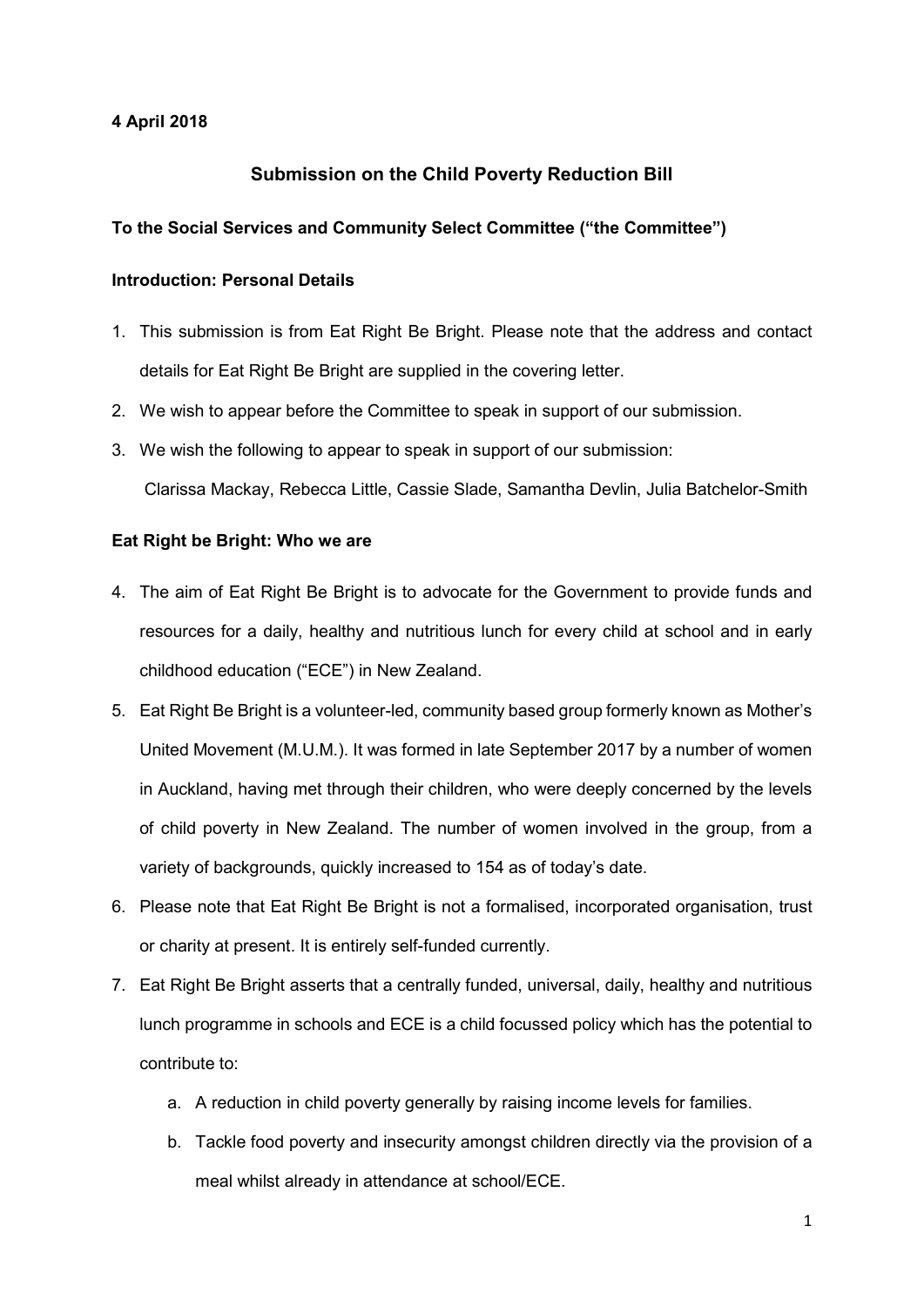- c. Reduce childhood obesity and malnourishment leading to a healthier generation of adults.
- d. Increase children's general health and cognitive development via the consumption of daily healthy and nutritious food leading to a healthier, better educated generation of adults.
- e. Enhance children's sense of well-being at school by the participation in and sharing of a meal with their peers on equal terms.
- f. All of the above would capture every child in need, wherever they are, whatever their circumstance, free from shame and stigma only if it is done on a universal basis.

## **SUBMISSION**

### Eat Right Be Bright supports the aims of the Bill

- 8. Eat Right Be Bright was founded in order to advocate for an end to child poverty in New Zealand through central, systematic, institutional change. We therefore support the aims of Child Poverty Reduction Bill ("the Bill") to encourage a focus across Government and society on the reduction of child poverty in New Zealand by:
	- a. Facilitating political accountability against a set of published targets.
	- b. Requiring transparent reporting on child poverty levels.
	- c. Creating a greater commitment by Government to address child wellbeing.

### Further Comments: Children are more than numbers

9. However, with this in mind as a starting structure for accountability, Eat Right Be Bright asserts that children living in poverty ought to be viewed as more than numbers and targets. They are children with dreams and hopes for their futures which rest on being able to access their health and education equitably and without being stigmatised in order to fulfil their potential in life.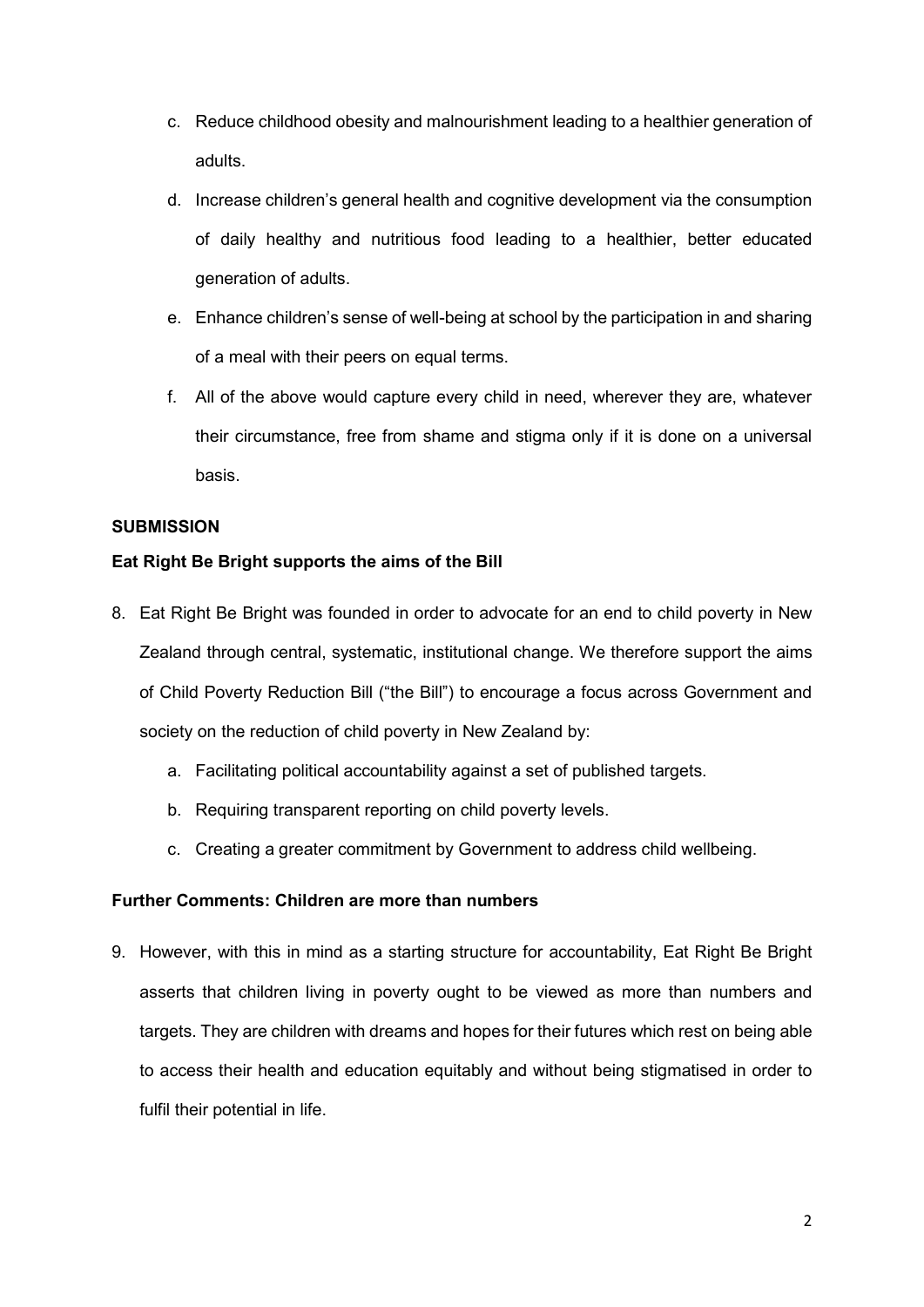- 10. Indeed, as a point of fact, children have a right to an education based on equality of opportunity and a right to health through access to nutritious food and knowledge of the same<sup>1</sup>. Obligations which are not being fulfilled by New Zealand currently for children living in poverty who, entirely outside of their own control, cannot access healthy and nutritious food in order to be in the best position to learn at school and have a healthy start in life.
- 11. The Bill therefore should go further and be bolder in its aim of embedding institutional change in society. It should provide the mechanisms for making this change.

### Further comments: Universal School Lunch Programme required

- 12. A centrally resourced universal, daily, healthy and nutritious lunch programme in all schools and ECE would be a powerful mechanism to:
	- a. Enable every child, wherever they are, to have a healthy start in life with the right food filling their stomachs nourishing their minds, lives and spirit.
	- b. Fulfil their potential at school and, consequently, in life.
	- c. Without differentiating the 'haves' from the 'have nots', it overcomes children having to self-present as in need, any association as 'welfare food' or the stigmatisation of children taking part.

# How would a school lunch programme lift children out of poverty?

13. Long term social protection investment and safety net: 88% of countries around the world have national, centrally resourced school feeding programmes. These countries overseas have understood that these programmes have multiple benefits and are important tools to the most vulnerable. In some countries, school lunch is free for all<sup>2</sup>, making it akin to a universal child benefit. In others it is free for those children most in need whilst the rest pay, operating effectively as an income transfer<sup>3</sup>. School feeding programmes are seen as a vehicle to provide income support to families through the provision of food, that

<sup>&</sup>lt;sup>1</sup> United Nations Convention on the Rights of a Child, Articles 24 and 28

<sup>2</sup> Eg Sweden, Finland

<sup>&</sup>lt;sup>3</sup> Eg. USA, UK, France, Italy, Japan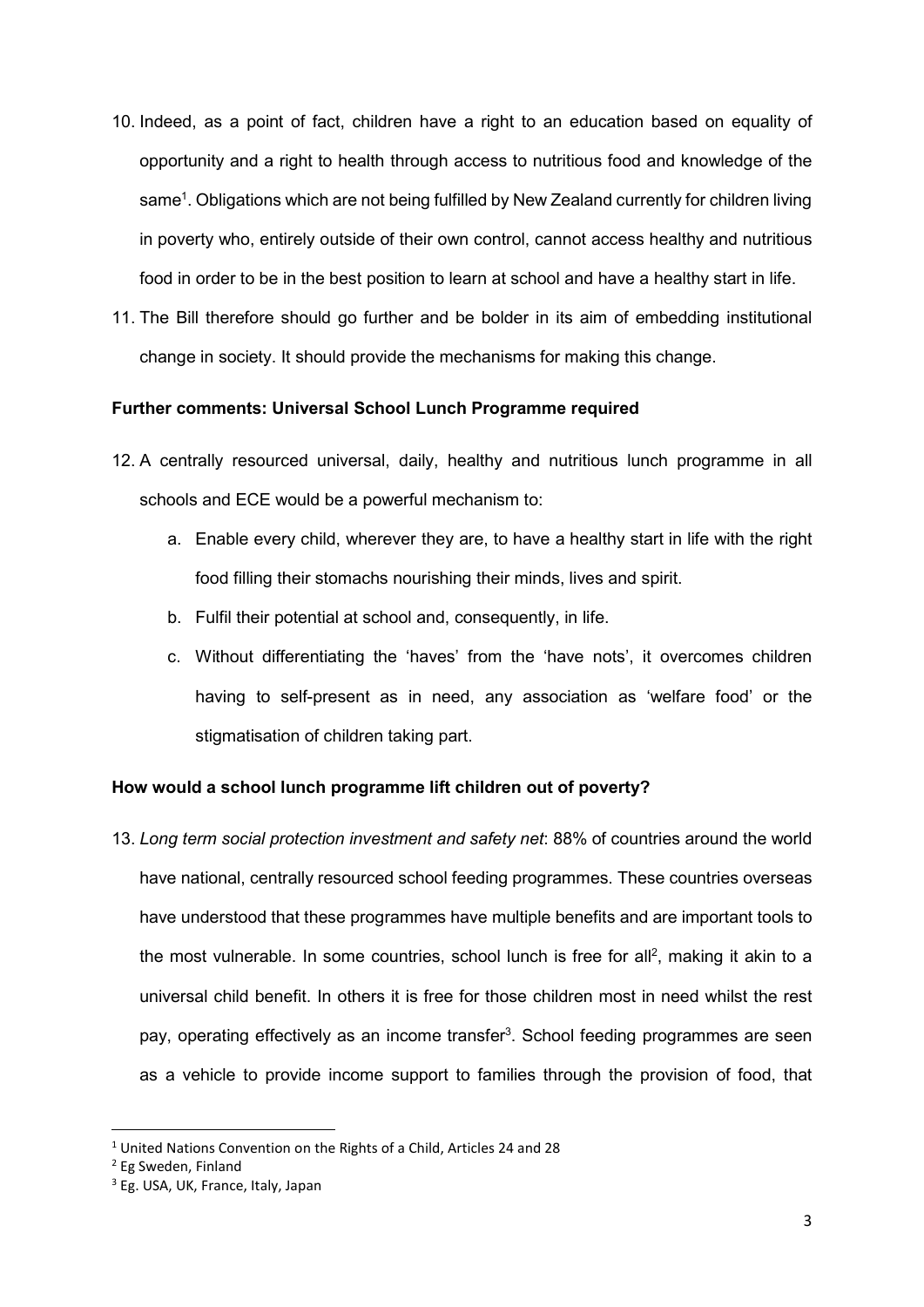contribute to learning by increasing children's access to education and maintaining their nutritional status and overall health. They protect children from the full impact of economic shocks. This has made school feeding programmes an attractive long term social protection investment as well as social safety nets.<sup>4</sup> Children in New Zealand have no equivalent social protection system but it is something that could be done.

- 14. Raising incomes: In New Zealand, Eat Right Be Bright estimates that it costs a family \$15-\$20 per child per week to put together a packed lunch<sup>5</sup>. The provision of a lunch to every child will therefore put a significant amount of money back into families' budgets and therefore raise income levels.
- 15. Tackling food poverty/insecurity: A daily lunch at school/ECE would ensure that every child has one complete, nutritious meal a day to fill their stomachs.
- 16. Break poverty cycle: A nutritious school lunch would therefore significantly contribute to a child's readiness to learn and ability to participate in their own educational process through better health leading to less absenteeism (sick days) off school, potentially better concentration and improved learning. Better health, a better education and increased productivity for a child along his or her lifespan is the key to breaking inter-generational poverty cycle. Indeed, the World Food Programme (the food branch of the United Nations) calculates that for every US\$1 spent of a state sponsored school feeding programme US\$3-\$10 is returned in terms of health and education<sup>6</sup>.

### Why lunch not breakfast?

-

17. It is frequency of healthy, nutritious food that seems to make the difference to a child's overall health and academic development.

<sup>&</sup>lt;sup>4</sup> State of School Feeding Report, 2013, World Food Programme, p1, ("the WFP Report)

<sup>&</sup>lt;sup>5</sup> Based on estimates of costs of putting together their own children's lunchboxes by respondents to a casual poll posing the question, "How much do you spend a week on your kids' lunchbox?" of approx. 154 women involved in Eat Right Be Bright's online discussion forum.

<sup>6</sup> WFP Report, p67. Figures recently updated from \$1-\$3-\$8 in WFP Report to \$1-\$3/\$10 on WFP website www1.wfp.org/schoolmeals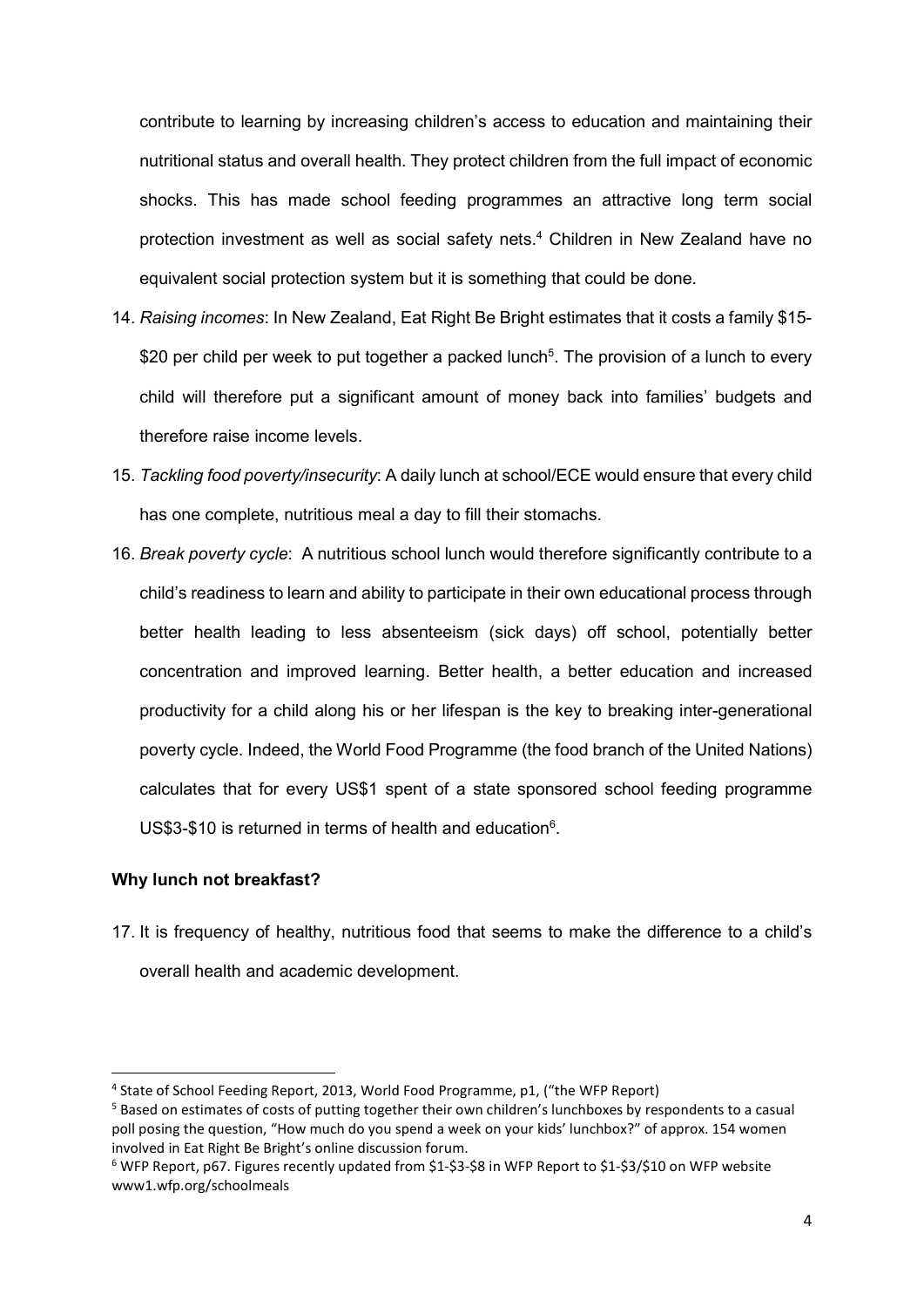- 18. Research looking at breakfast programmes in New Zealand found that, although it had a positive impact on short term hunger, children were not attending breakfast clubs frequently or consistently enough for it have an impact on the their overall health and academic development<sup>7</sup>. The problems with breakfast programmes are that children are required to self-present (thus having to overcome feelings of shame and embarrassment) and to get early enough to school in the first place to have the breakfast.
- 19. The beneficial difference with a daily lunch provided to all, children are already at school and therefore getting a daily (i.e. frequent) health and nutrition boost.

### Why does a school lunch need to be healthy and nutritious?

- 20. Food poverty and heath: Higher rates of diabetes, obesity, infectious diseases (including more colds, sore throats, stomach sickness, skin infections and headaches), fatigue, poor mental health, greater psychological stress and poor academic development are found where healthy food is less accessible.
- 21. Impact of obesity: Further, if you are an obese child you are 80% more likely to be an obese adult<sup>8</sup>. 31.8% of children are overweight or obese in New Zealand (Ministry of Health statistics) and obesity is now a major contributor to chronic diseases, such as diabetes, cardiovascular disease and cancer which are the biggest killers in our society and biggest costs on the public health system. For example, the costs of obesity and type 2 diabetes alone approximate \$2.15bn and are projected to rise<sup>9</sup>.
- 22. Impact of malnourishment: But, where we have obesity we also have malnourishment. New Zealand is seeing an increasing number of obese but malnourished children. A third

<sup>&</sup>lt;sup>7</sup> "Effects of a free school breakfast programme on school attendance, achievement, psychosocial function, and nutrition: results of a stepped wedge cluster trial", Cliona Ni Mhurchu, Maria Turley, Delvina Gordon, Yannan Jiang, Jo Michi, Ralph Maddison, John Haddie, 2013, BMJ Journal of Epidemiology & Community Health,67(3)

<sup>&</sup>lt;sup>8</sup> "Predicting adult obesity from childhood obesity: a systematic review and meta-analysis", M Simmonds et al, 2016, Obesity Review 17(2), p95-107

<sup>&</sup>lt;sup>9</sup> "Report on cost of illness studies on long term conditions", Ministry of Health/PWC 2009, put cost of type 2 diabetes as \$1.31bn for 2016/17 set to rise to \$1.77bn in 2020/21. Auckland University in 2012 put the cost of obesity as up to \$849m.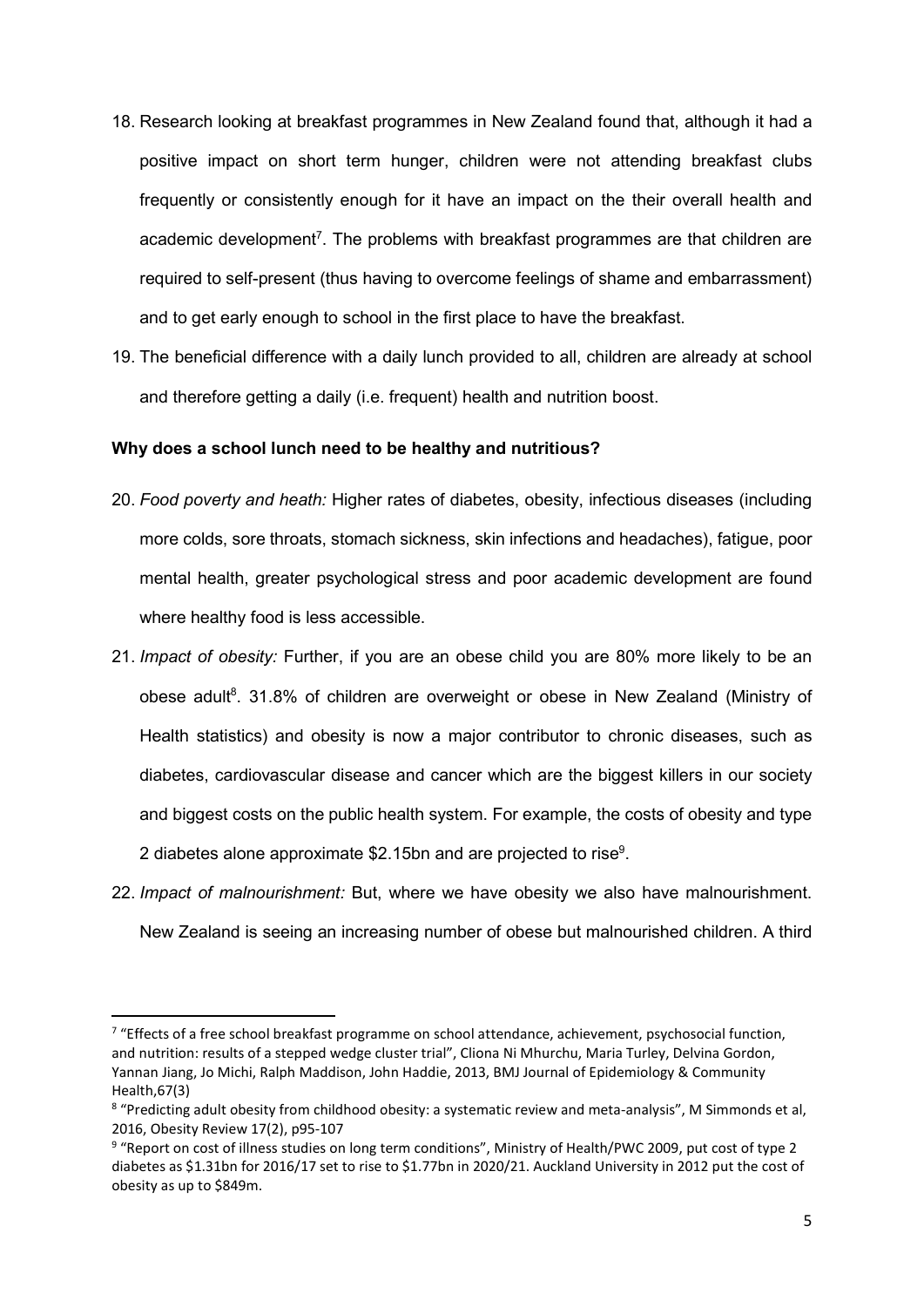of children admitted to Starship Hospital are malnourished to some degree<sup>10</sup>. Malnourishment makes it nearly impossible for a child to reach his or her full potential. It weakens their immune system, meaning they get ill more easily, have more days off school, missing out on their education. The New Zealand Nutrition Survey shows many children have inadequate intakes of nutrients, including vitamin A and iodine. For instance, iodine deficient populations can be up to 15 IQ points lower than those who are not<sup>11</sup>.

- 23. Poor access to healthy food leading to poor general health impacts on a child being able to access their education on an equal footing and therefore being unable to reach his or her full potential at school and in life. A daily, healthy and nutritious lunch at school and ECE has the potential to be a powerful mechanism to tackle these issues.
- 24. For example, school food programmes overseas have seen renewed interest and  $investment<sup>12</sup>$  in the last 15 years. Originally started in order to combat undernutrition in children at the beginning to mid-twentieth century, in many countries there is now a need to address the problems of overweight and obesity as well as a growing understanding of the wider role that food can play in health, tackling health inequalities and academic  $development<sup>13</sup>$ . School food programmes overseas are usually accompanied by health and nutrition standards which can be amended and changed to keep up to date with the health and nutrition issues of the populace at the time<sup>14</sup>.
- 25. Recent research into school meal programmes overseas where they have increased the health and nutrition requirements for the food served in schools has seen consumption of vegetables and fruit go up and junk food go down. In addition, studies found that the academic development for all children involved increased 3-5%, with the academic

<sup>&</sup>lt;sup>10</sup> "Number of New Zealand children hospitalised with malnutrition doubles as food costs bite", Kirsty Johnson, New Zealand Herald, 19 September 2017

<sup>11</sup> "Is it true that lack iodine causes brain damage?", World Health Organisation, May 2013

<sup>&</sup>lt;sup>12</sup> For example, USA, UK, Japan, Mexico, Brazil have all recently updated or re-invested in their school food programmes.

<sup>13</sup> WFP Report, p24

 $14$  Eg, Sweden regularly updates school food health and nutrition guidelines to correct nutritional deficiencies being found in children.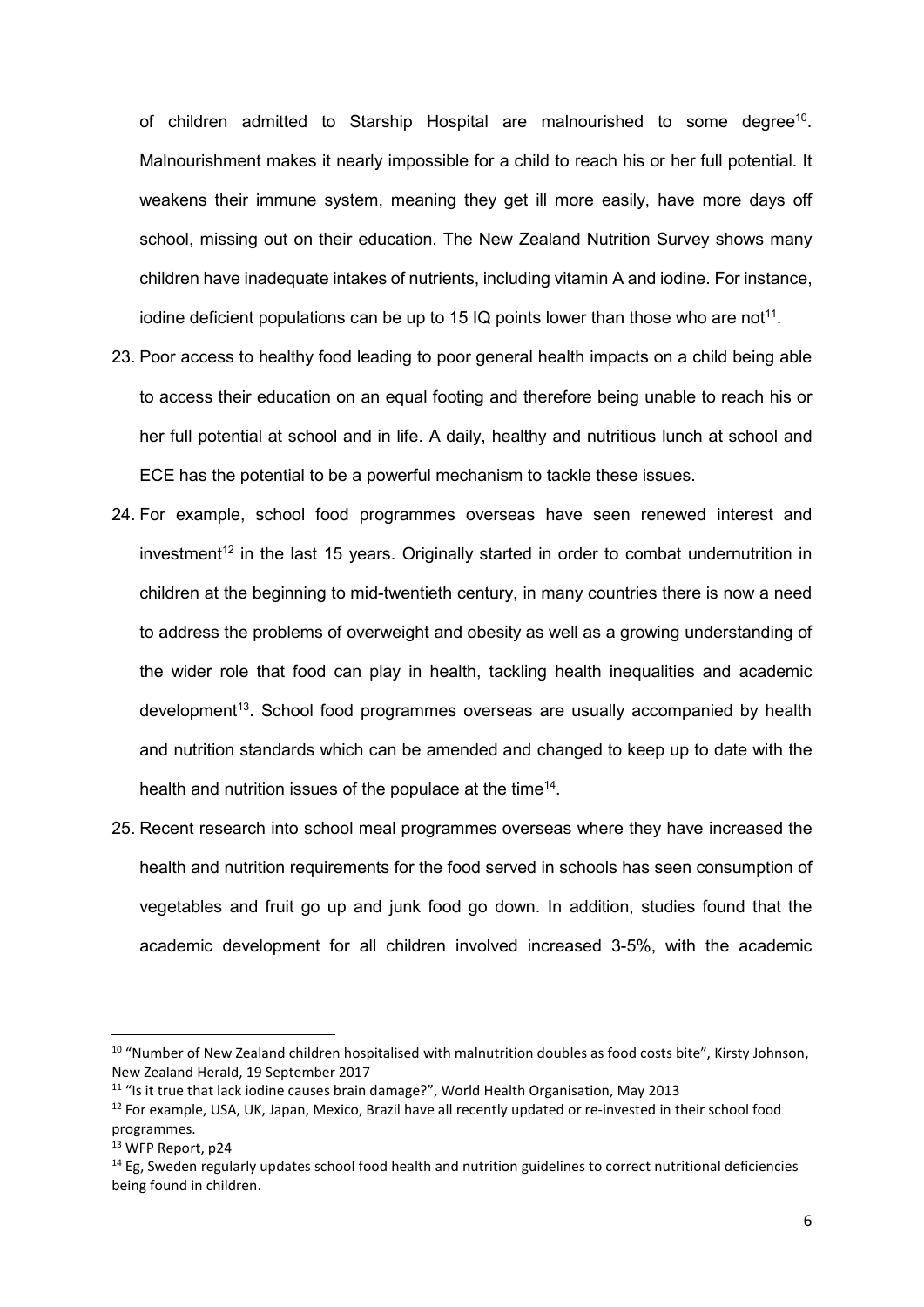development of children from lower socio-economic backgrounds increasing between 18- 40%.<sup>15</sup>

26. Children in New Zealand do not currently enjoy the same rights as their global peers of access to daily, healthy and nutritious food via a centrally financed and resourced school food programme. It is however something that can be done.

### Why does it have to be universal?

- 27. Food poverty and insecurity outside lower decile schools: Children are going to school without bringing lunch or with an inadequate lunch at all schools, irrespective of the 'decile'. Only a universal programme will reach every child in need wherever they are.
- 28. Removal of shame and stigma: Everyone wants to see public funds put to the most effective use and to be directed to those most in need. However, as Sen states:-

"Any system of subsidy that requires people to be identified as poor and that is seen as a special benefaction for those who cannot fend for themselves would tend to have some effects on their self-respect as well as on the respect accorded them by others"<sup>16</sup>.

In particular, where food is concerned, the emotional impact on a child of going to school without lunch is massive and remains through to adulthood<sup>17</sup>. Many children prefer not to attend school at all rather than go to school without<sup>18</sup>. Food might be available at the school for the child to have or teachers (often from their own pocket) may supply a lunch to a child without one as discreetly as possible. However, this does rely on an element of a child having to self-present to an adult as 'in need' and overcome feelings of shame and embarrassment which are long lasting. In addition, in some cases where teachers have tried to discreetly provide a child with a lunch, it has been returned or refused because the

<sup>16</sup> "Political Economy of Targeting", Amartya Sen, 1994

<sup>&</sup>lt;sup>15</sup> "How quality of school lunch affects academic performance", Anderson et al, Brookings Institute, May 2017. "Evaluation of Free School Meals Pilot: Impact Report" Department of Education, UK, Jan 2013 – a comparison of the impact of introducing more healthy food into current school meals programme and also impact of increasing established free school meal entitlement vs universally free school meals

<sup>&</sup>lt;sup>17</sup> Anecdotal evidence from adults whom Eat Right Be Bright have spoken to who experienced food poverty as a child.

<sup>&</sup>lt;sup>18</sup> Anecdotal evidence from teachers involved in Eat Right Be Bright online forum or who have spoken directly to us.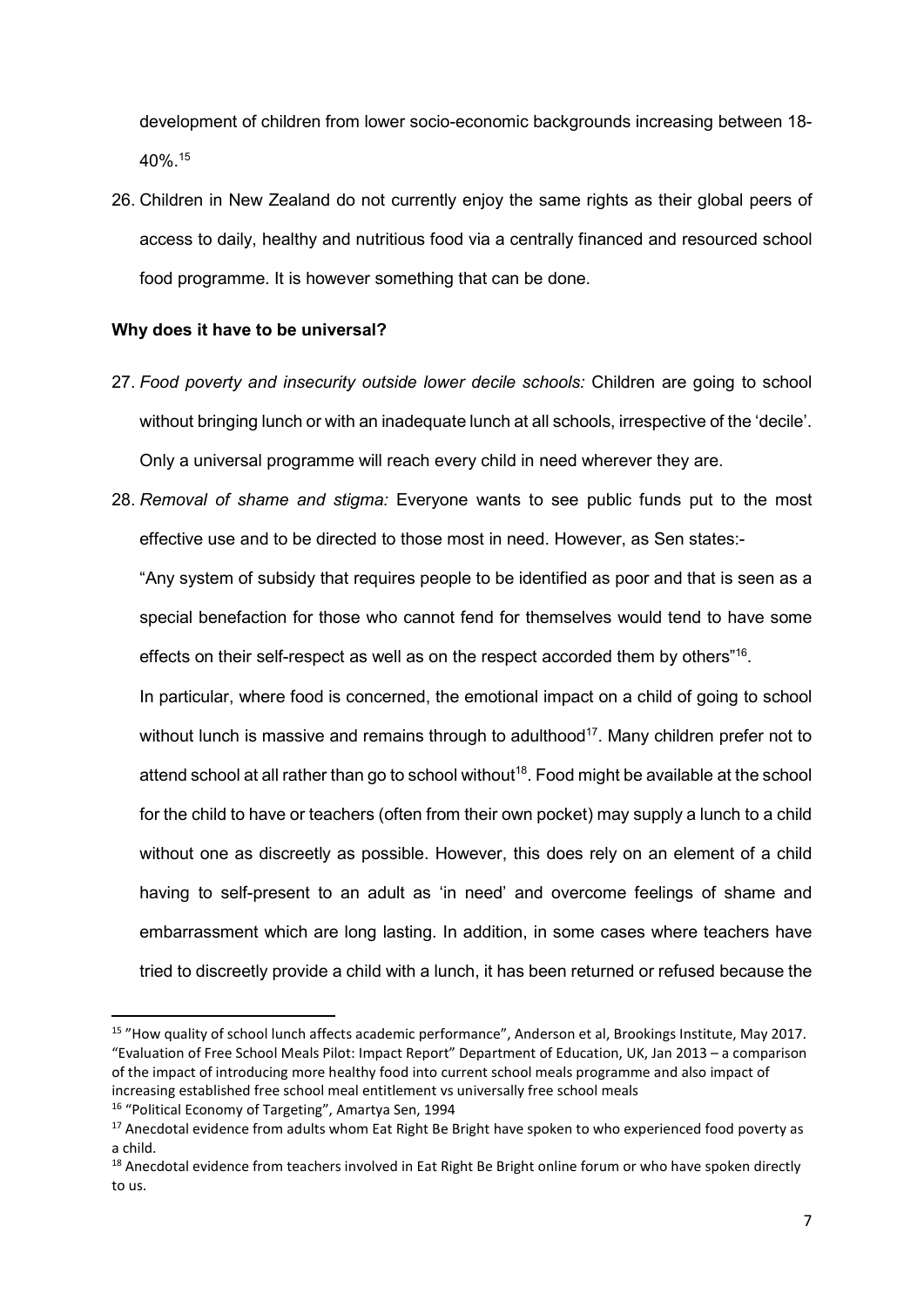child would rather go hungry than be exposed as in need.<sup>19</sup> The only way to overcome shame and stigma and ensure every child is reached is to provide a lunch to all children.

- 29. In addition by providing a lunch to every child at school and ECE, everyone has a stake in it, every child benefits from the health and academic boost, with children from lower socio economic groups gaining most<sup>20</sup> and the greater likelihood there is of food standards and quality being maintained.
- 30. Lastly, the power of children sitting together and participating and sharing in a meal together on equal terms can only be positive for a child's general wellbeing and feeling of being a full member of society. In all studies we have read, all children report feeling valued with the provision of a meal and teachers have reported a greater sense of social cohesion.<sup>21</sup>

### Why does it need to be centrally funded by Government?

- 31. In all of the 88% of countries around the world that have a school food programme, it is centrally funded and resourced. In New Zealand there is clearly a need for food in schools that charities (by and large), some businesses and a few schools themselves have laudably stepped into the void to cater to. Yet, these charities and businesses do not have the capacity to reach all children in need<sup>22</sup>, the need keeps growing<sup>23</sup>, and they cannot be expected to shoulder the burden of feeding children at schools in perpetuity.
- 32. Not sustainable: The current situation in New Zealand of school food is ad hoc and piecemeal relying mostly on food or milk being donated and time being volunteered, usually co-ordinated by a charity. There is a social investment business which also relies

 $19$  ditto

<sup>20</sup> "School Food Plan", Dimbleby and Vincent, UK 2013, Ch 9

<sup>&</sup>lt;sup>21</sup> See "Impact of a school meal programme on dietary intake of children aged 9-11years in a low decile school in South Auckland, New Zealand, N Walia, Massey University 2016. Also, School Food Plan, Dimbleby and Vincent UK 2013, Ch 11, p123

<sup>&</sup>lt;sup>22</sup> Kidscan, Eat My Lunch for example supply lunches to children in deciles 1-4 schools. Teachers in the Eat Right Be Bright online forum tell us children arriving at school without lunch or with an inadequate poor quality lunch occurs in all deciles.

<sup>&</sup>lt;sup>23</sup> Kidscan were informed by schools that 31,000 children in schools they supply to require food in 2018. In 2017 that number was 25,000 – conversation between Eat Right Be Bright and Kidscan in 2017.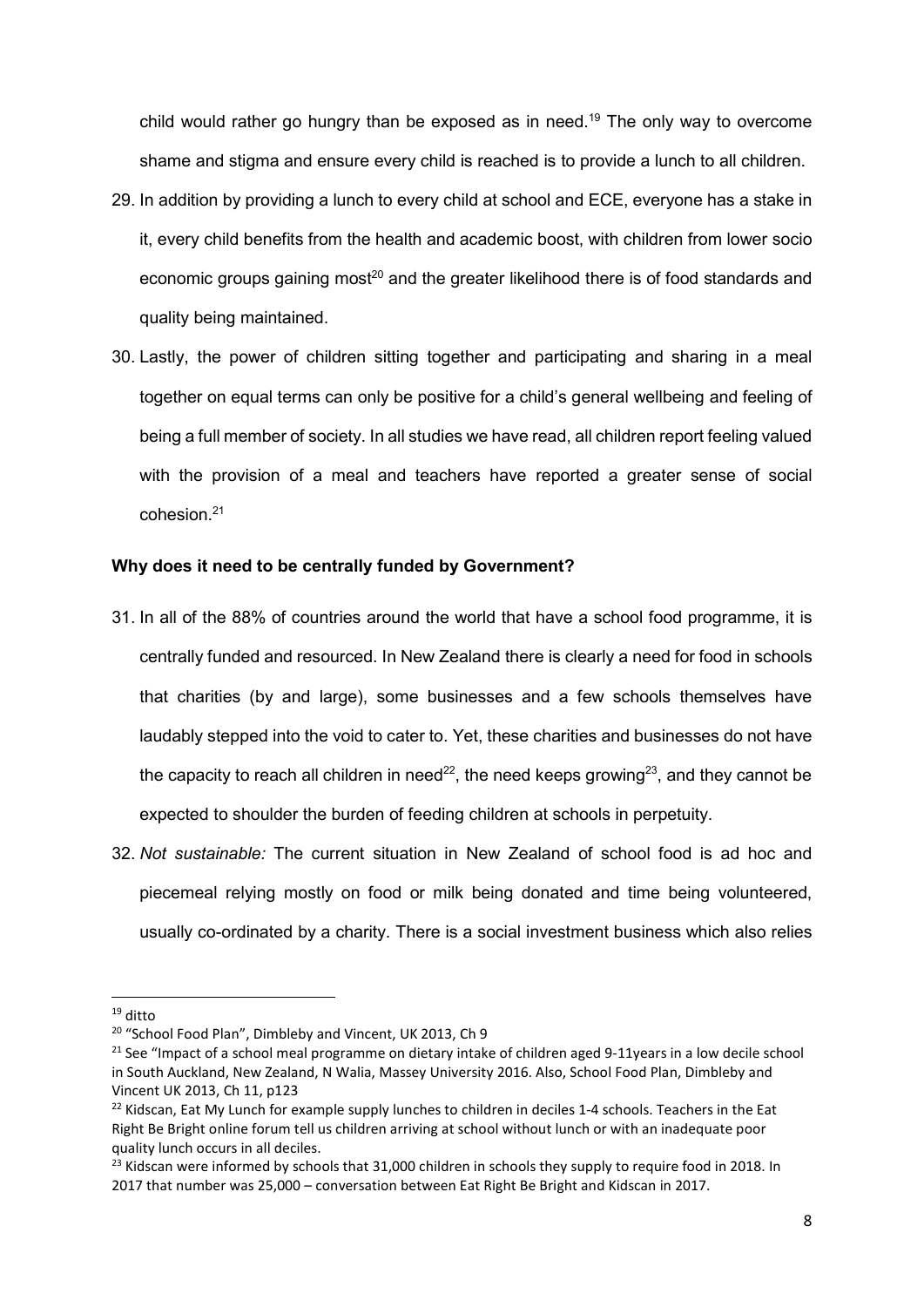on donations of food and volunteer time to provide a packed lunch to children in low decile schools whilst also making a profit. A very small number of schools have set up their own excellent school food programmes which use produce that has been grown onsite by children at school and involving them in meal planning and cooking but they still are not completely self-sustaining. They are all competing for the same donations of food from business and time from volunteers. All of them are vulnerable in an economic downturn in the probable event that businesses no longer wish to supply produce/food free of charge.

- 33. Inefficient: Some charities and social investment business deliver lunches to the same schools whilst also having schools on their waiting list. Without central organisation and co-ordination this is simply an inefficient use of resources.
- 34. No monitoring or oversight: On a concerning level, there is no oversight, regulations or accountability whatsoever as to the type or quality of food being provided by these charities, social investment business to the children in these schools. Any commitment to following health and nutrition guidelines is purely voluntary.
- 35. Children in New Zealand have a right to access nutritious food and to access their education on the basis of equal opportunity. These rights are not currently being fulfilled. Given they have this right, the food at school ought to be secured, permanent, monitored, safe and ethical; sourced with dignity, made with the dignity of paid labour and consumed with dignity. In this way, it is our strong view that values of respect for oneself, the wider community and environment are transferred from society to a future generation. This is what a universal, healthy school lunch programme could be in New Zealand if it is cohesive and centrally funded and resourced.

#### Recommendations

36. The Bill is a positive instrument to bring focus and structure for accountability across Government to reduce child poverty in New Zealand.